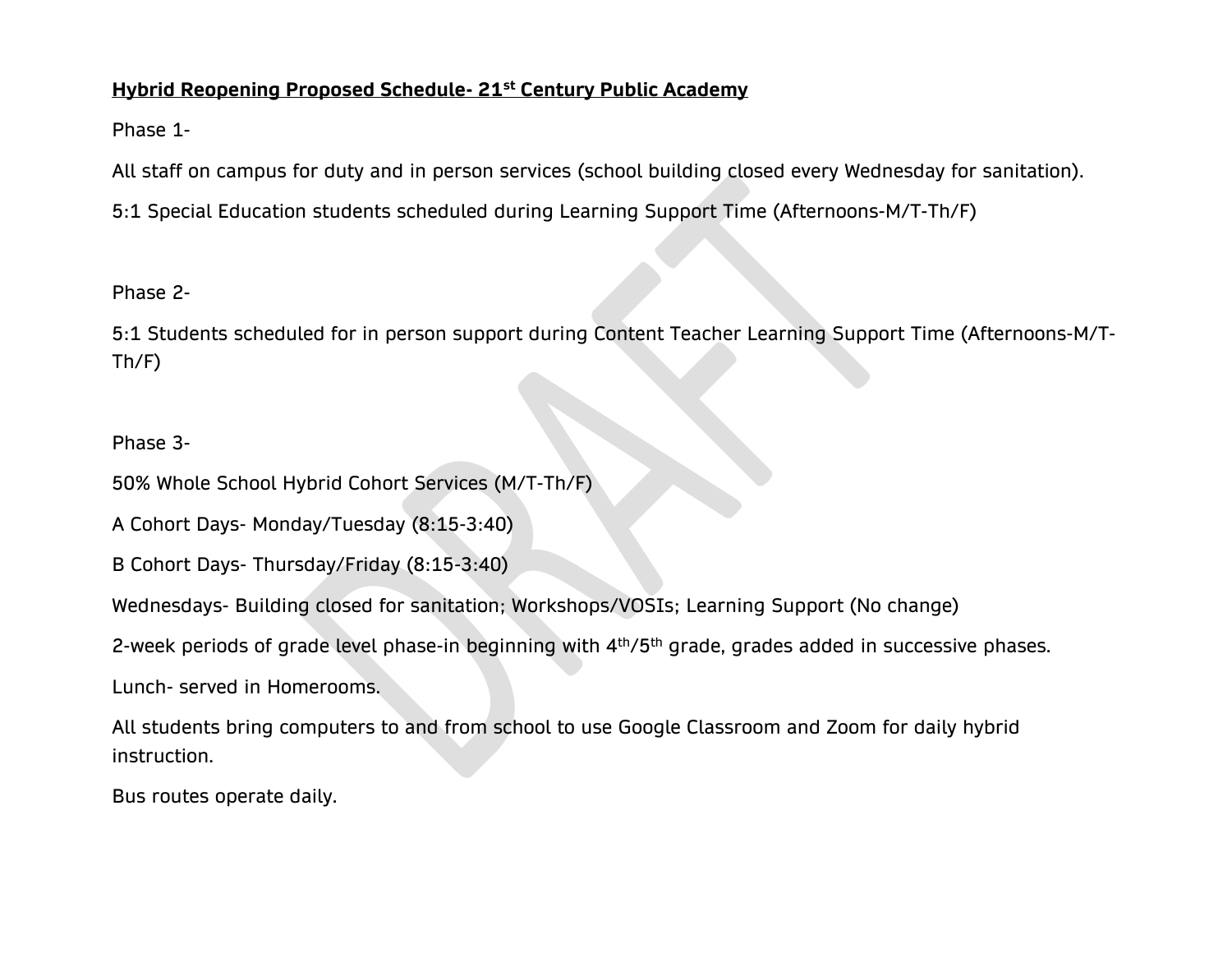#### 4 th/5th Grade Proposed Schedule

8:15- 8:35 Homeroom for All 8:35-10:00 Language Arts/ Math 10:00-10:25 Recess and Snack Break 10:25- 11:50 Math/ Language Arts 11:50- 12:25 Lunch 12:25- 1:25 PE 1:25- 2:25 Science/ Social Studies 2:25-3:25 Social Studies 3:25-3:35 Homeroom

6<sup>th</sup> Grade Proposed Schedule

| Time          | Period              |
|---------------|---------------------|
| $8:15 - 8:45$ | Homeroom (30 min)   |
| 8:45-9:45     | $1st$ (1hr classes) |
| 9:45-10:45    | 2nd AA              |
| 10:45-11:45   | 3 <sup>rd</sup>     |
| 11:45-12:40   | Lunch (55 min)      |
| 12:40-1:40    | 4th                 |
| $1:40-2:40$   | 5 <sup>th</sup> AA  |
| $2:40-3:40$   | 6th                 |

#### 7 th Grade Proposed Schedule

| Time          | Period             |
|---------------|--------------------|
| $8:15 - 8:45$ | Homeroom           |
| 8:45-9:45     | 1 <sup>st</sup> AA |
| 9:45-10:45    | 2 <sub>nd</sub>    |
| 10:45-11:45   | ord                |